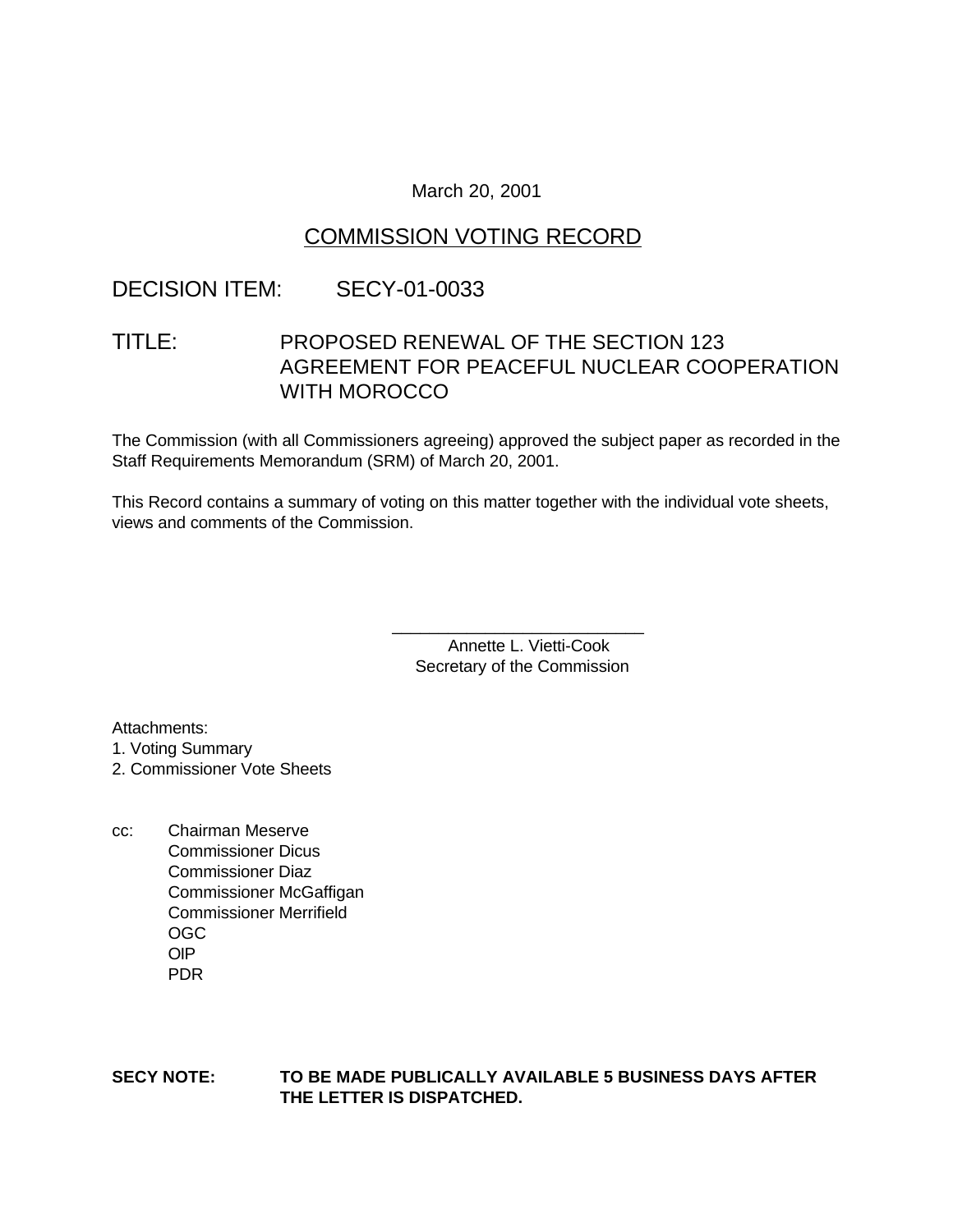## VOTING SUMMARY - SECY-01-0033

## RECORDED VOTES

|                         | <b>NOT</b><br>APRVD DISAPRVD ABSTAIN PARTICIP COMMENTS | DATE |         |
|-------------------------|--------------------------------------------------------|------|---------|
| CHRM. MESERVE           | $\mathsf{X}$                                           |      | 3/13/01 |
| <b>COMR. DICUS</b>      | X                                                      |      | 3/14/01 |
| COMR. DIAZ              | X                                                      | X.   | 3/12/01 |
| <b>COMR. McGAFFIGAN</b> | $\mathsf{X}$                                           |      | 3/5/01  |
| COMR. MERRIFIELD        | $\mathsf{X}$                                           |      | 3/13/01 |

## COMMENT RESOLUTION

In their vote sheets, all Commissioners approved the staff's recommendation and Commissioner Diaz provided some additional comments. Subsequently, the comments of the Commission were incorporated into the guidance to staff as reflected in the SRM issued on March 20, 2001.